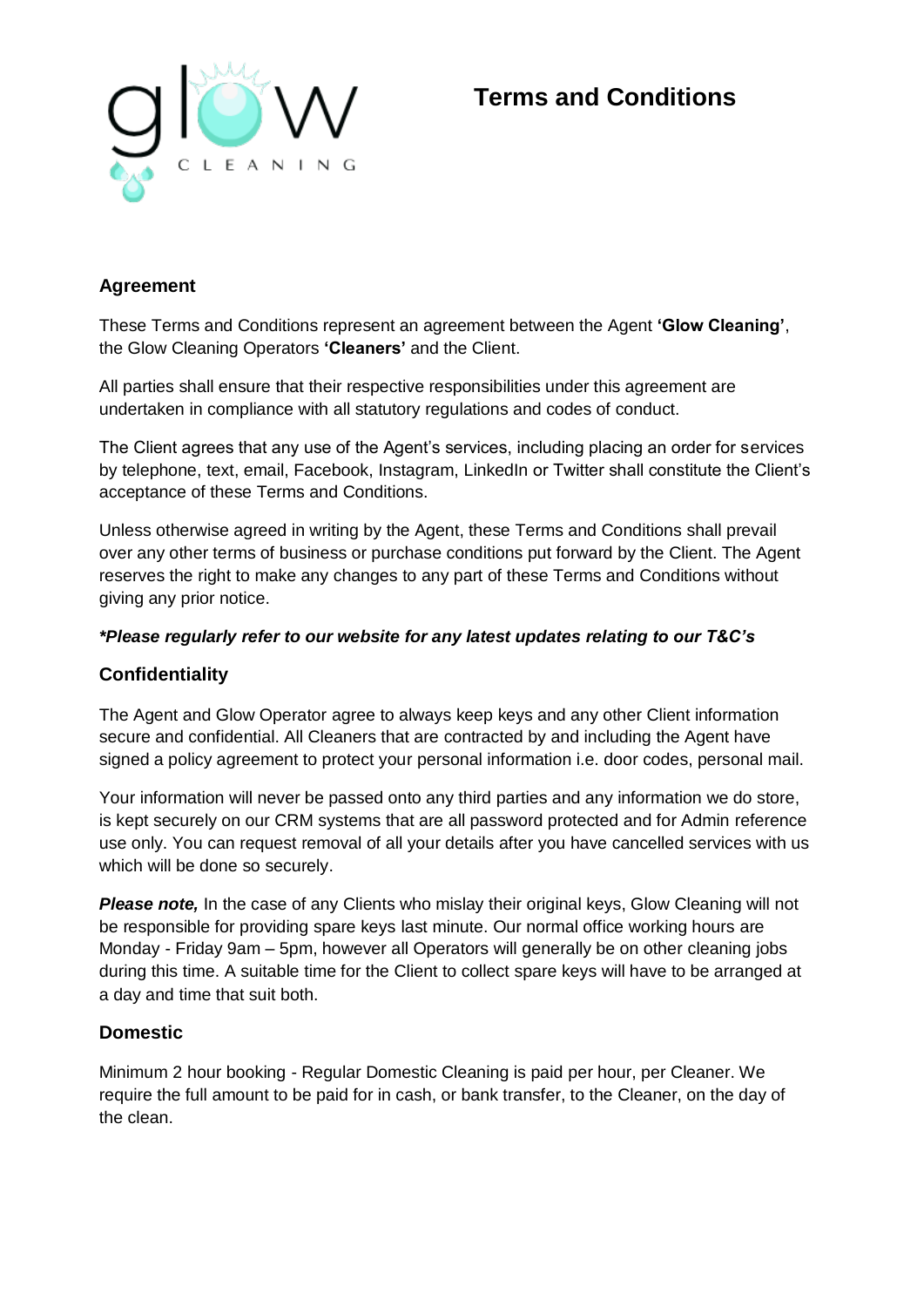#### **Materials & Equipment:**

Cleaning materials and PPE will be provided by the Cleaner. Other equipment; vacuum cleaner, brush and mop etc. must be provided by the Client.

All equipment must be safe to operate, in full working order and must not require any special skills to be used for the purpose of cleaning. If the Client has equipment that is complicated to operate, the Client must provide clear and detailed instructions to the Cleaner.

If the Client has equipment that is faulty or not working properly; for example, a vacuum cleaner that does not pick up very well, then it will affect the standards of the clean and could cause the Cleaner to take more time through no fault of their own.

The Client must provide running water, hot water if needed, electricity and sufficient light at the premises where the service takes place.

**Clean Details:** The Cleaner can either do a basic top to bottom clean or a tailored clean (see further details of what is included on our website. If a tailored clean is required, then a detailed list of cleaning tasks must be provided by the Client for the Cleaner, prior to service commencing. If only a verbal description of the tasks has been provided, the Cleaner and Agent shall not be responsible for any tasks not carried out.

Any problems / issues must be addressed immediately before the Cleaner leaves the premises. Any complaints made after they have left may not be considered as they should always be communicated before the Cleaner leaves.

#### **Commercial**

Minimum 2 hour booking - Regular Commercial Cleaning is paid per hour, per Cleaner. We require the clean to be paid for within 14 days of the initial clean. We are only a small business and therefore any late payments made by Clients will cause a delay on our Cleaners being paid. The Client can either be invoiced weekly, or in full monthly. If the Cleaner is ever absent, then they can make up the hours on a different day. **(See Credited Hours)**

Minimum 2 hour booking - One Off Commercial Cleaning is paid per hour, per Cleaner. We require the full amount to be paid for in cash, or bank transfer, to the Cleaner, on the day of the clean.

#### **Materials & Equipment:**

Cleaning materials and PPE will be provided by the Cleaner.

In some circumstances; a vacuum cleaner, brush and mop can also be provided by the Cleaner and stored on the commercial premises, if the Client signs an agreement to say that they are responsible for these items and if they are lost / stolen the Client will provide a replacement or pay the Cleaner the value of the items to be replaced. Any other equipment, such as buffer machine, carpet shampooer etc. must be provided by the Client. All equipment must be safe to operate, in full working order and must not require any special skills to be used for the purpose of cleaning.

If the Client has equipment that is complicated to operate, the Client must provide clear and detailed instructions to the Cleaner.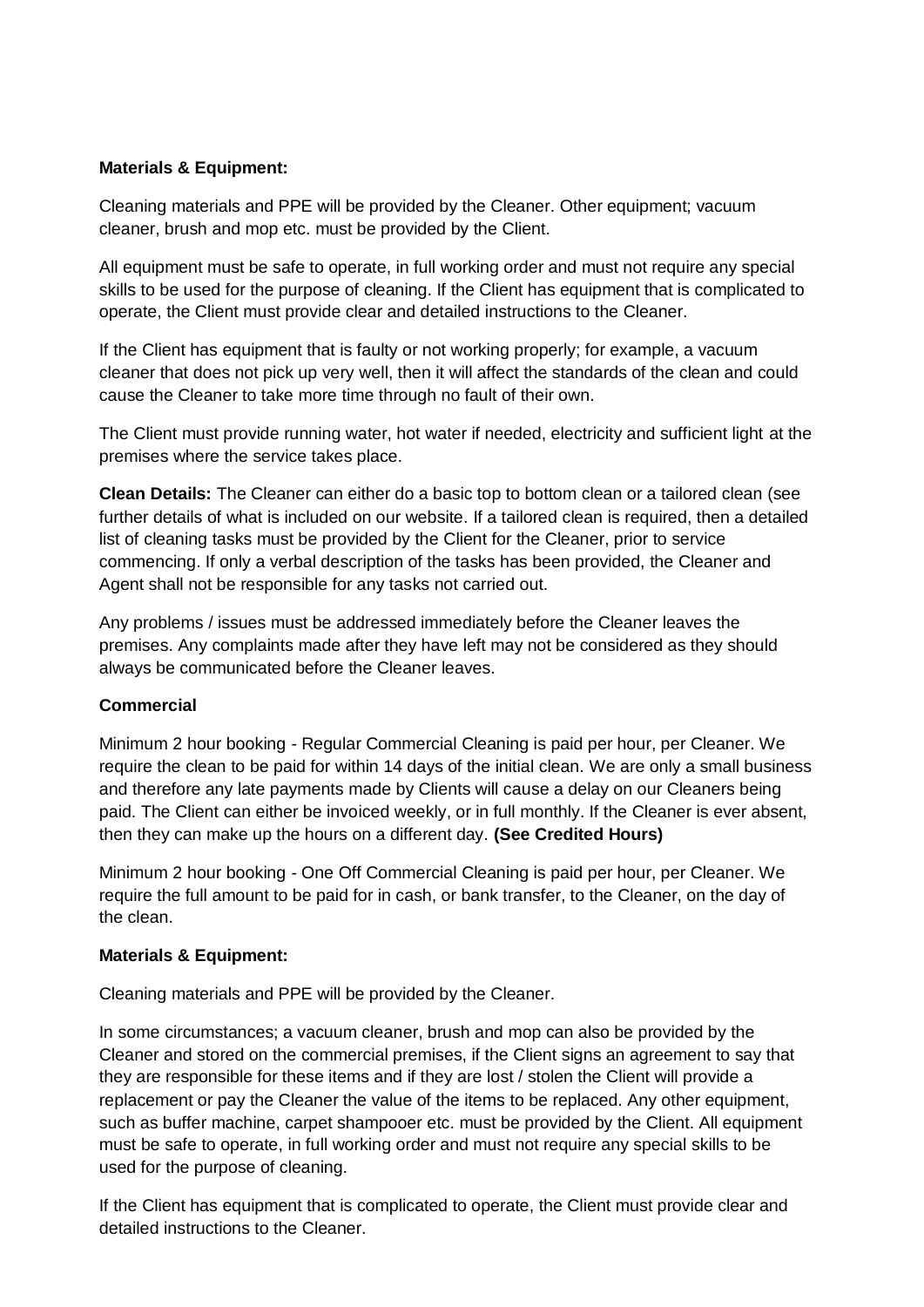If the Client has equipment that is faulty or not working properly; for example, a vacuum cleaner that does not pick up very well, then it will affect the standards of the clean and could cause the Cleaners to take more time through no fault of their own.

The Client must provide running water, hot water if needed, electricity and sufficient light at the premises where the service takes place.

## **Parking:**

The Cleaner will require access to at least one free parking space. If there is no parking available, then the Client must cover the costs of this. These costs will be confirmed before the job takes place.

# **Pets & Children:**

Any pets liable to bite, scratch or intimidate the Cleaner must be kept secured away from them during their work. It is the Client's responsibility to ensure that all pets and children are kept out of reach of cleaning materials and products while the cleaning is in progress as the Cleaner is not responsible for watching them while working.

# **Deep Cleans**

Minimum 2 hour booking - Deep Cleans are charged individually as package prices, after considering the properties current condition, number of rooms, bathrooms, WCs, shower rooms and En-suites. Please note that, the number of Cleaners attending the property may vary.

The quoted price does not include extras such as: fridge, blinds, carpet and upholstery cleaning. Any extra services are priced separately.

#### **Health & Safety:**

During Deep Cleans, the Cleaners are happy to move furniture. However, due to Health and Safety regulations, all Cleaners will attempt to move only furniture that requires no more than one person. The Cleaners will not be able to clean at height (no more than 5ft) without a suitable and safe step ladder provided by the Client. The Cleaners will also not move television units unless the Client has safely unplugged all wires.

#### **Payment**

Commercial Clients must use their Company name as a payment reference for any bank payments.

We reserve the right to cancel services without notice due to outstanding funds on the Client's account.

If the Cleaners cannot gain entry to the Client's home through no fault of their own for reasons such as;

- No key left out for them
- Doors locked from the inside
- Locks on that they haven't been given keys for
- Nobody home to allow them access
- If they are refused entry by Client on arrival
- The clean is cancelled by the Client while they are on their way to the property
- Less than 24 hours' notice (except for emergency circumstances)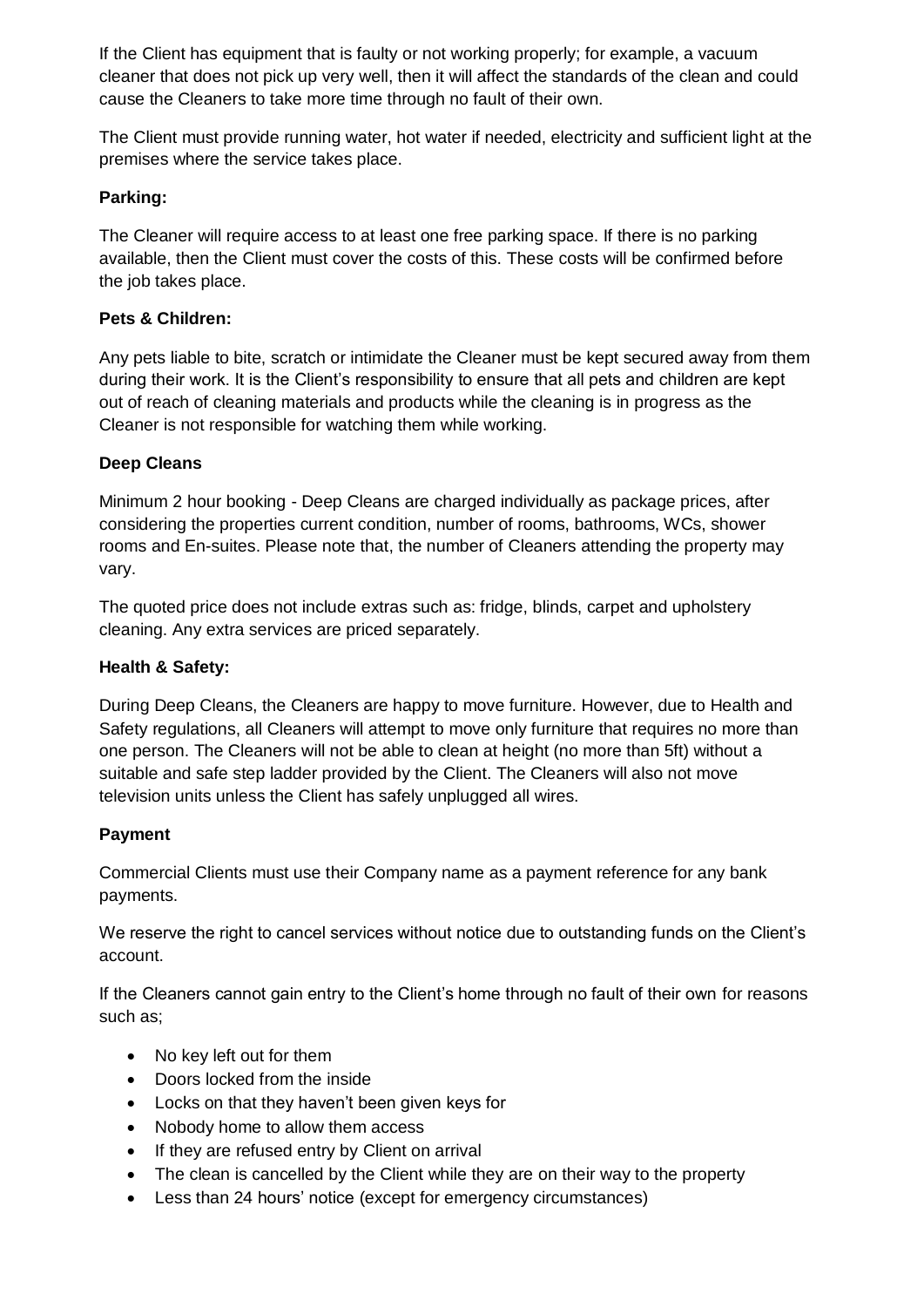Then, the Agent will charge £20.00 cancellation fee which will be paid directly to the Cleaners to cover their transport costs, travel time and loss of earnings due to cancellation at short notice.

Deep Cleans: require a £20.00 deposit payable to Glow Cleaning by Bank Transfer at the time of the booking. The remaining balance must be paid by cash or bank transfer to the Cleaner before the Cleaner leaves the Client's premises.

The Agent reserves the right to charge interest on invoiced amounts unpaid for more than 7 days at the rate of £20 per week.

If the Agent is forced to refer the Client's account for collection to a third party, then extra costs may be added to the outstanding amount by the debt collecting Agent.

If the Client requests keys to be collected by the Cleaner from a third party's address, outside the postal code of the serviced address then a £10.00 charge will apply. The charge will cover only the picking up of keys. If said keys need to be returned to the third party's address or any other address, another charge of £10.00 will apply.

If any estimates of how long it will take the Cleaners to complete the job are being provided, those are only estimates based on the average time it takes to clean a home or an office of similar size to the Client's, it being difficult to calculate precisely how long such tasks may take and that a degree of flexibility may be required. Please note that Deep Cleans will take longer to complete due to the type of cleaning tasks required, when compared to the regular basic cleaning of the same property.

Post construction cleaning, homes occupied by animals or badly neglected homes may take up to three times longer than a well-maintained home requiring general cleaning. Therefore, the Agent advises the Client to be aware of additional charges.

The Cleaners reserve the right to re-evaluate the rates at any time should the Client's initial list of tasks / requirements changes.

#### **Credited Hours**

Credited hours will be issued only if:

The Client has cancelled a cleaning visit within the allowed time (24 hours) prior to the start of the cleaning visit.

A Cleaner has not been able to carry out the cleaning due to reasons beyond the Client's responsibility.

**Please note:** The Cleaner will always try to rearrange if they are not able to attend a scheduled visit, and will inform the Client prior to the visit. If a clean is missed, credited hours can be requested by the Client if payment has already been made to the Agent and the Cleaner did not attend a visit.

The Agent will review all payments on a monthly basis and inform any Clients that appear to be in credit. After confirmation of credit, the Client can request the Cleaner to do extra hours on another visit to use up the credit.

Credited hours must be used within 3 months from the date they were accrued. Any credited hours that are not used within 3 months will be voided.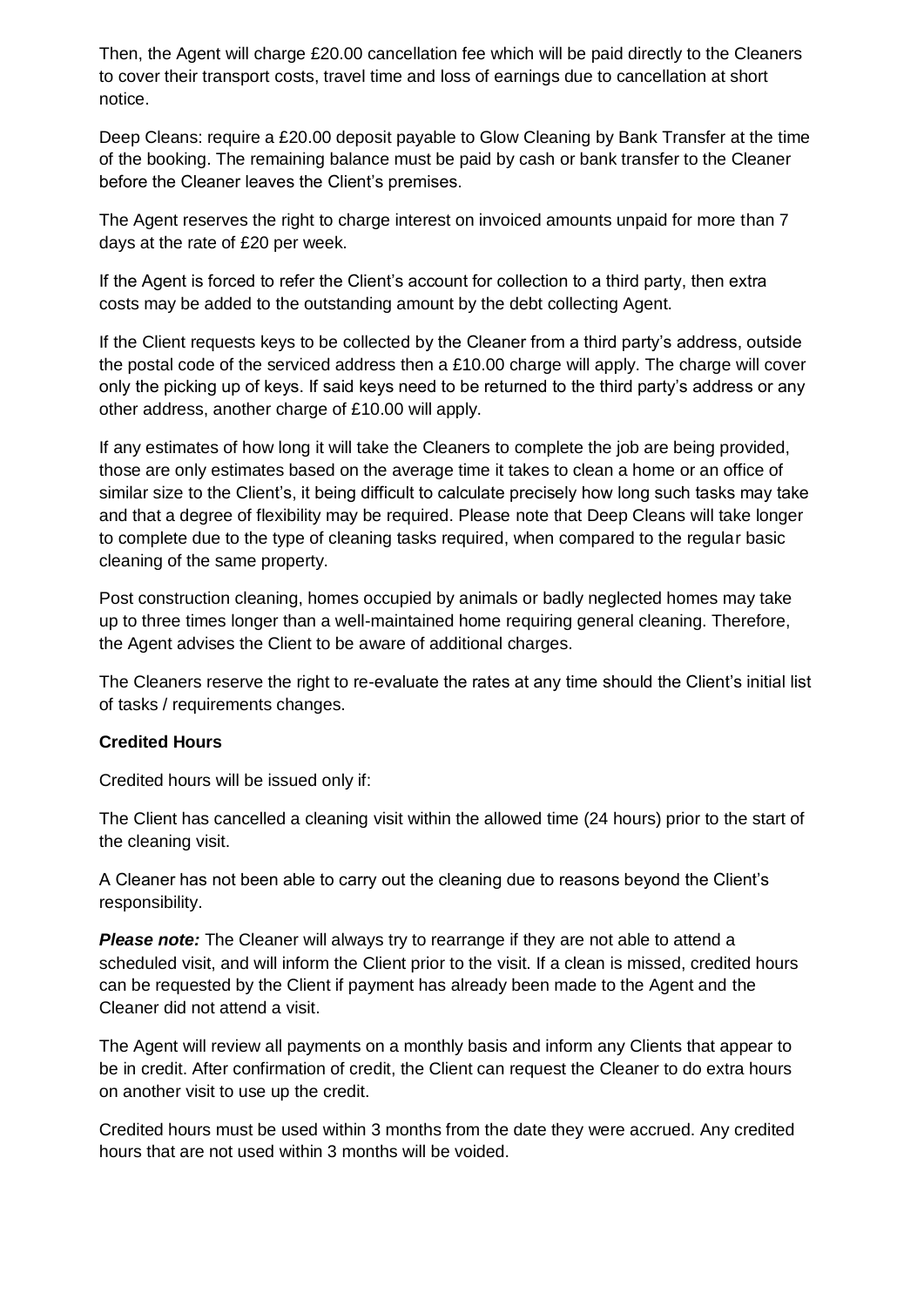#### **Cancellation**

If the Client needs to change a cleaning day or time, the Cleaner will do their best to accommodate. Any changes to booked services are subject to a 24-hour prior notice and availability.

**Please note,** that the Cleaner cannot quarantee that they will be available on the new day and at the time the Client requires. Any changes in the cleaning schedule are subject to availability.

The Cleaners usual working hours are Monday to Saturday 7am – 9pm

The Agent and Cleaners do not usually work on: Bank Holidays, Christmas Day, Boxing Day, and New Year's Day. If the Client's regular cleaning visit is due on any of these days, they can arrange direct with the Cleaner for the hours to be done on another day / time. If the Client requests a clean on any of these days, some Cleaners may be happy to work, but their hourly rate will be higher.

The Client and Cleaner must rearrange any cleans directly between themselves and confirm additional prices before the clean goes ahead.

The Agents is not currently working standard office hours, but will endeavour to respond to any emails as soon as possible.

The Agent reserves the right to retain deposits as a cancellation fee / part of a cancellation fee for a Deep Clean, if it is cancelled within less than 24 hours prior to the job.

In the event that the Client cancels their regular cleaning services, then it is the Client's responsibility to inform the Cleaner before the last clean day so that the keys can be posted back to the property. If the Cleaner is not notified before the last clean day, then it is the Client's responsibility to arrange the return of keys from the Cleaner after the cleaning service has ended.

If the Client requests keys to be posted back to the property by the Cleaner, then a £10.00 charge may apply in some circumstances to cover costs of transport and time spent to return the key.

#### **Complaints**

We request that any complaints or reports of damages are to be provided in writing (by email) within reasonable time of service completion (maximum 24 hours) to ensure that the details are received in a clear and complete manner.

All services shall be deemed to have been carried out to the Client's satisfaction, unless a written notice detailing the complaint / damage is received by the Agent within reasonable time of service completion. The Agent will fully investigate any complaint and attempt to resolve it to the satisfaction of the Client, or alternatively to a reasonable standard within the circumstances.

The Agent has built its business and reputation by providing its Clients with the best possible cleaning service available. Still, the Agent realises, that because its Cleaners are human beings, they sometimes make mistakes. For this reason, the Agent offers the Client a guarantee. If the Client is not satisfied with the cleaning standard of certain areas after the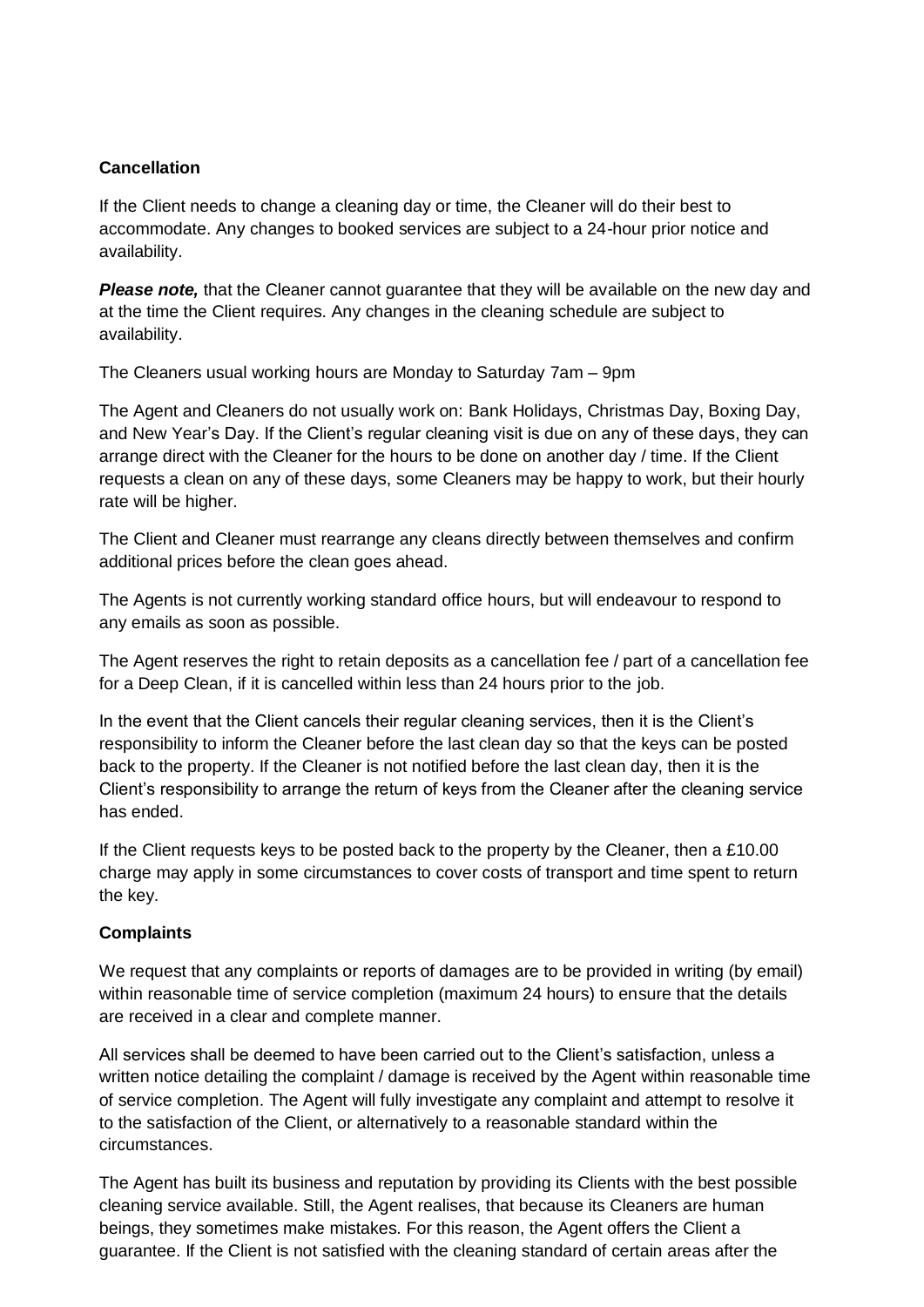cleaning, and has sent a complaint in writing (by email) with photograph evidence of the issues, within reasonable time of service completion (24 hours max) and The Agent agrees after looking into the complaint that the Cleaner has not carried out their duties correctly within expectations of time, then the Cleaner will come back to the Client's home and clean those areas properly, with no extra charge.

The Client agrees to allow the Cleaner to come back to re-clean any disputed areas / items or arrange for a repair / replacement of damaged items, before making any attempts to clean those areas / items him / herself or arranging a third party to carry out cleaning or repair / replacement services with regards to the above. Failure to do so will void our Guarantee and we will consider the matter fully settled.

## **Claims**

The Client agrees that due to the nature of the service, the Cleaner's guarantee only to correct any problems reported within reasonable time of the completion of the service (maximum 24 hours).

The Cleaner may require entry to the location of the claim as soon as possible in order to rectify the problem.

The Client agrees to inspect the work immediately upon its completion and to bring the Cleaners' attention to any outstanding issues while they are still on site. The Cleaners will carry out any such additional work to the Client's complete satisfaction.

While the Cleaners make every effort not to break items, accidents do happen. Identical replacement is always attempted but not guaranteed. For this specific reason, the Agent requests all irreplaceable items (whether monetarily or sentimentally valuable) be stored away and /or not cleaned by the cleaning operatives. All fragile and highly breakable items must be secured or removed.

In case of confirmed damage, caused by the Cleaners, they will attempt to repair the item at its cost. If the item cannot be repaired, and the value of the item is less than the Agent's insurance excess fee, then the Cleaner will arrange and pay for a replacement. If the value of the item is more than the Agent's insurance excess fee, then the Agent will rectify the problem by claiming on the insurance to get an exact replacement or a similar item as close to the original.

The Agent's insurance will cover damages caused by a Cleaner subcontracted to work on behalf of the Agent. However, all Cleaners have signed an agreement to confirm they are responsible for repairing / replacing anything less than the Agent's insurance excess fee.

The Cleaner shall not be responsible for damage due to faulty and / or improper installation of any item. All surfaces (i.e., marble, granite, etc.) are assumed sealed and ready to clean without causing harm. All blinds and shelves are assumed to be securely fixed to the wall without falling during cleaning.

Key replacement / locksmith fees are paid for by the Cleaners only if they lose them.

# **Liability**

The Agent & Cleaner shall not be liable under any circumstances for any loss, expense, damage, delay, costs or compensation (whether direct, indirect or consequential) which may be suffered or incurred by the Client arising from or in any way connected with:

• Its failure to carry out its services as a result of factors that are beyond its control such as 'acts of god', floods, severe weather conditions, inability to gain access to premises, lack of appropriate resources, such as water, electricity, and lighting.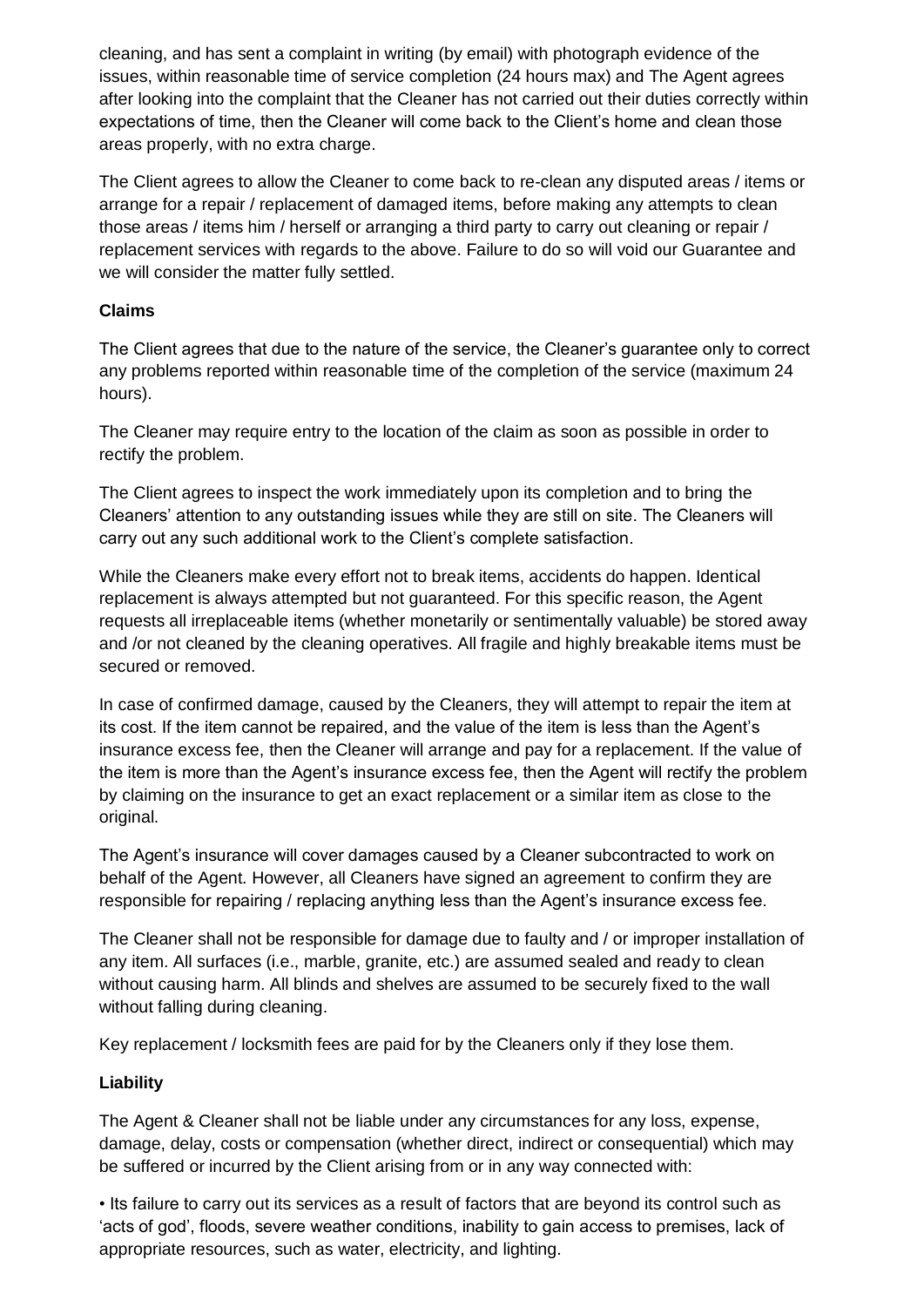• Late arrival of Cleaners at the service address. Cleaners always endeavour to be on time to any visit but sometimes due to transport related and other problems which are beyond the Agent's control, the Cleaners may arrive with a delay or the cleaning visit may be rescheduled.

• An existing damage to Clients property in the form of old stains / burns / spillages etc. which cannot be cleaned / removed completely by the Cleaner using standard cleaning methods.

• Non-satisfactory result from the service due to the Client or third-party walking on wet floors or using appliances during or shortly after the cleaning process. The Agent shall not be liable for any odours arising during and / or after cleaning when this is due to factors such as, lack of ventilation, and / or appropriate heating. In the event that any breakages or accidents take place in a commercial Client's premises, this will fall under the business owner's buildings and contents insurance.

# **Covid19 (as of July 2020)**

Please see below details of the new ways we will be working. These ways are written for domestic house cleans but could also apply to commercial and deep cleaning, are all optional and have been created by The Agent due to the announcement that Cleaners are able to return to work. Please be patient with us as we try and work out the best way to do our job while ensuring you, your families and us and our families stay safe.

In order for us to continue to work safely, and for anyone that wants to protect themselves and others, here is a list of new procedures which the Cleaner and Client can discuss and decide what is best for everyone based on their circumstances.

Cleans could take place when the Client is not home or sitting outside in the garden. If they are not able to leave the home then they could stay in one room. That one room could not be entered or cleaned during that time if preferred.

If the Cleaner / Client have questions they can discuss over the phone. If they need to discuss anything in person, this can be done at a safe distance in separate rooms with the door slightly open. They do not need to be in the same room at any point.

# **Covid-19 Agreement - In order to decide what level of protection is needed, Cleaner & Client need to discuss if either is:**

• High risk / shielding

• You or anyone in your household have any symptoms, even not Covid-19 related as some people may be high risk

• You are a key worker or you share a household with a key worker or someone who is regularly in contact with a lot of people in case the cleaner is high risk or has high risk in their household

• If you or anyone in your household has been in contact with someone with Covid-19

#### **Prior to the Cleaners arrival the Client could;**

1. Ensure they are out of the house.

2. Leave the vacuum & mop out ready to be used and wipe down with a damp cloth with washing up liquid and then a cleaning / antibacterial spray.

3. Ensure any heating / air conditioning is switched off and all windows are open to allow circulation of air throughout the house.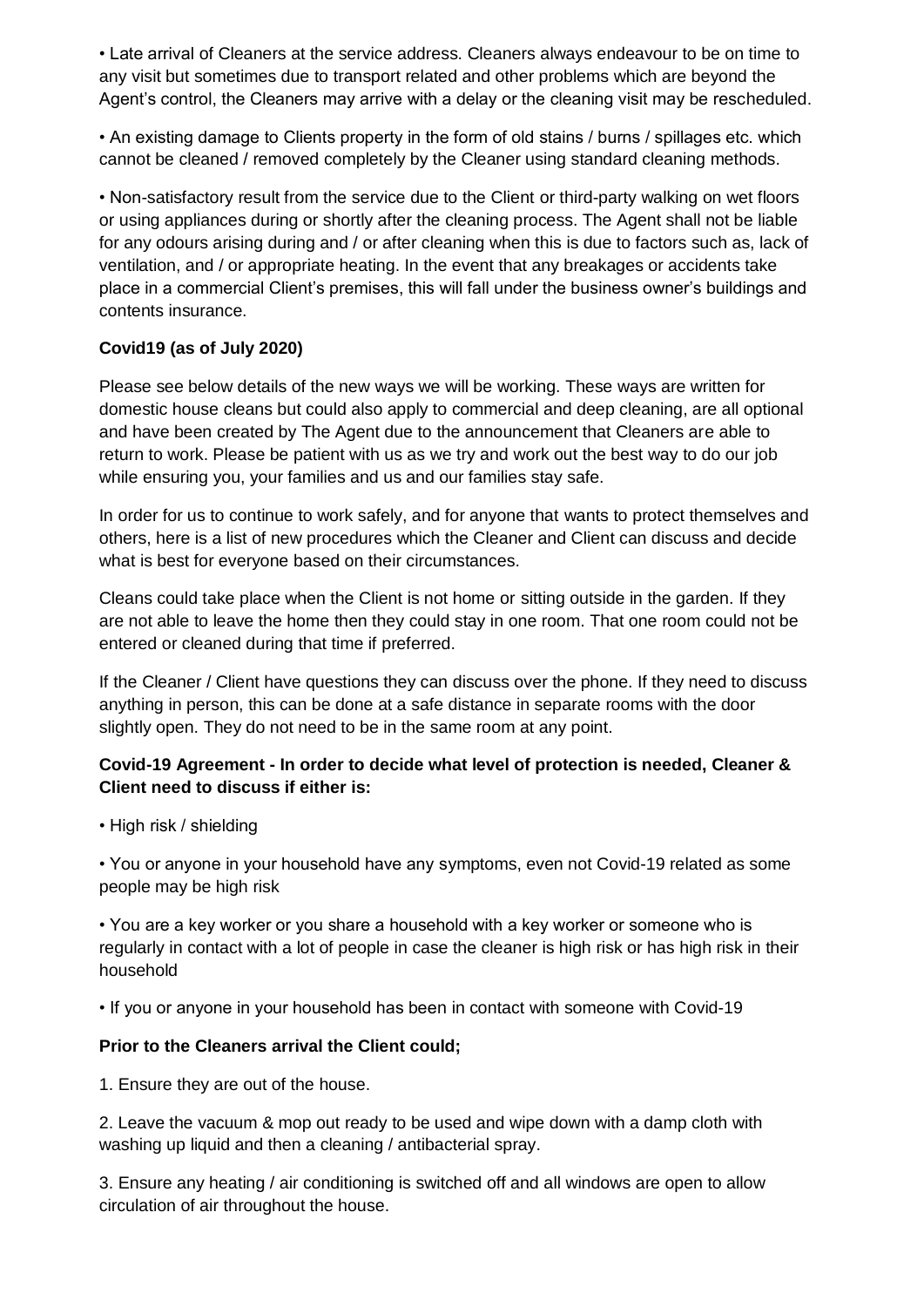4. Provide their own cleaning cloths for the Cleaners to use to prevent transmission between households.

## **Cleaning Instructions - to be discussed and agreed between Cleaner and Client before any cleaning commences:**

1. You must agree on permission for the Cleaner to have use of toilet / tea & drink making facilities

2. You must agree on a new cleaning routine. Does it include any or all of below? If so, it may take longer and that will need to be discussed directly and trialled;

• *Door handles and light switches • Appliance handles and dials – e.g. kettle handle, fridge door and microwave dials • TV remotes • Shared computer equipment such as keyboards • Toilet and tap handles • Food prep areas and bathroom surfaces*

# **Covid19 Cleaning New Procedures List:**

Cleaners will still be expected to provide their own cleaning materials and use the Client's vacuum and mop. Cleaners will be expected to provide their own PPE. The Clients may like to provide their own cloths for the Cleaners to use, and they can be stored within their home.

Procedures that could be added to the Cleaner's routine at the beginning and end of every clean;

Finish point of clean: in porch / doorway

1. Use hand sanitiser with a minimum of 60% alcohol at the start and finish point of every clean before and after gloves

2. Disposable gloves: to be put on at start of clean and removed and disposed of at finish point

3. Reusable masks: to be put on at start of clean and removed at finish point

4. Reusable shoe covers: the client could provide their own reusable shoe covers to help prevent anything being spread between houses. To be put on at start of clean, wiped down and removed at finish point

5. Cleaning cloths: the client could provide their own cleaning cloths to help prevent anything being spread between houses. There must be designated areas for these before and after use

6. Before leaving the house, ensure the vacuum & mop are left out ready to be put away and both have been wiped down with a damp cloth with washing up liquid and then a cleaning / antibacterial spray.

7. When wiping down any surface to prevent spread of Covid-19 you must use washing up liquid before any disinfectant. COVID-19 is an enveloped RNA (ribonucleic acid) virus, meaning that proteins and lipids are part of its structure. Therefore, detergents by themselves – such as soap and even washing-up liquid – work very well at disrupting the virus structure by dissolving the lipids, which in turn inactivates the virus by stopping it binding to our cells.

The cleaners may need to increase the cost of their cleaning service, depending on what level of PPE is required. Any price increase made by the Cleaners will go straight to the Cleaners to cover their PPE expenses and for any extra time needed for safe preparation. This is to be discussed between both Cleaner and Client and agreed before any cleans take place.

Payments could be made via bank transfer to the Cleaners to prevent transmission using cash.